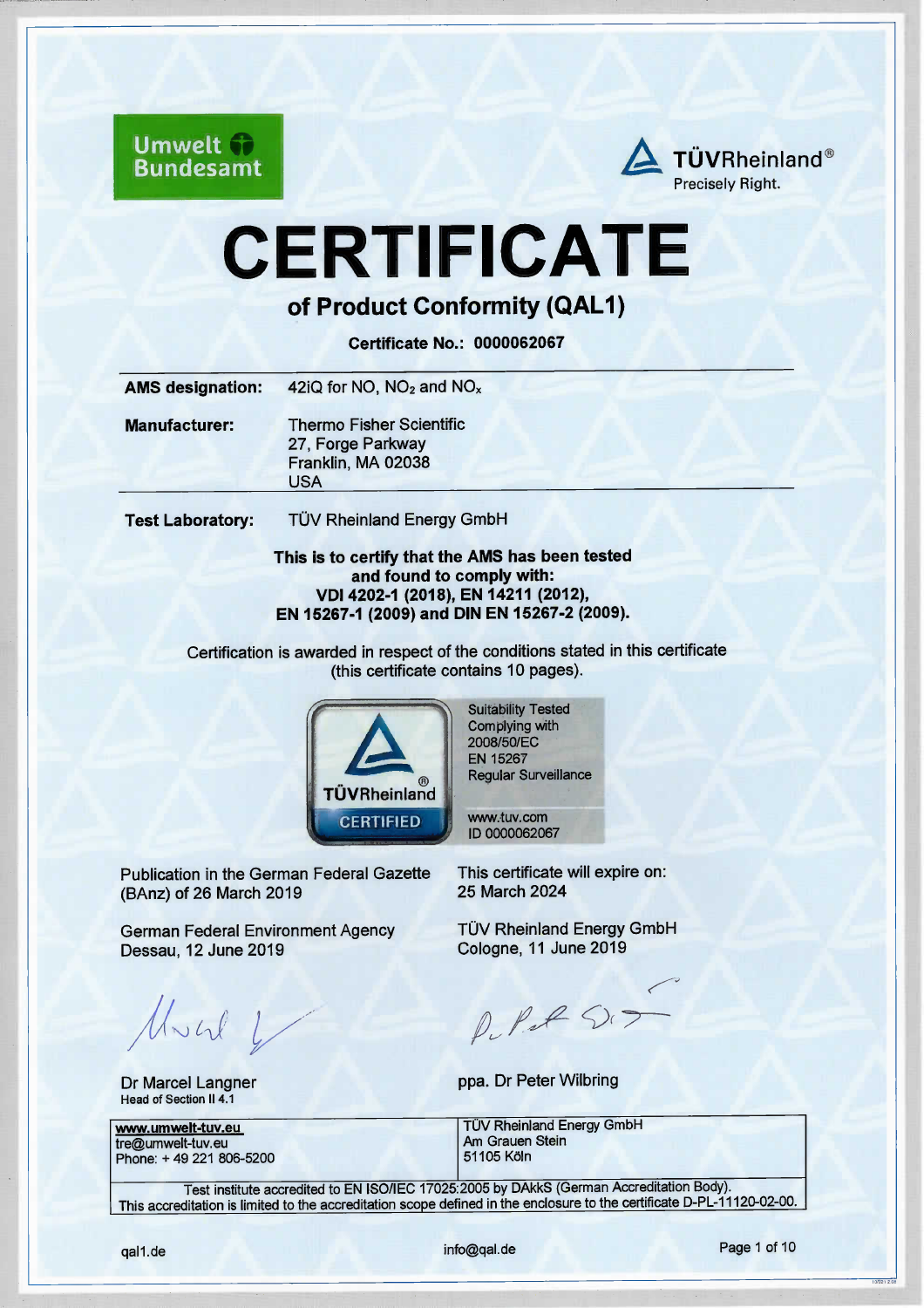**Certificate:** 0000062067\_00 / 12 June 2019



**Initial certification:** 26 March 2019 **Expiry date:** 25 March 2024

**Test Report:** 936/21242986/C dated 2 October 2018 **Publication:** BAnz AT 26.03.2019 B7, chapter III number 1.1

#### **Approved application**

The certified AMS is suitable for continuous ambient air monitoring of NO,  $NO<sub>2</sub>$  and NO<sub>x</sub> (stationary operation).

The suitability of the AMS for this application was assessed on the basis of a laboratory test and a three-months field test.

The AMS is approved for an ambient temperature range of +0 °C to +30 °C.

The notification of suitability of the AMS, performance testing and the uncertainty calculation have been effected on the basis of the regulations applicable at the time of testing. As changes in legal provisions are possible, any potential user should ensure, in consultation with the manufacturer, that this AMS is suitable for monitoring the limit values relevant to the application.

Any potential user should ensure, in consultation with the manufacturer, that this AMS is suitable for the intended purpose.

#### **Basis of the certification**

This certification is based on:

- Test report no. 936/21242986/C issued by TÜV Rheinland Energy GmbH dated 2 October 2018
- Suitability announced by the German Federal Environment Agency (UBA) as the relevant body
- The ongoing surveillance of the product and the manufacturing process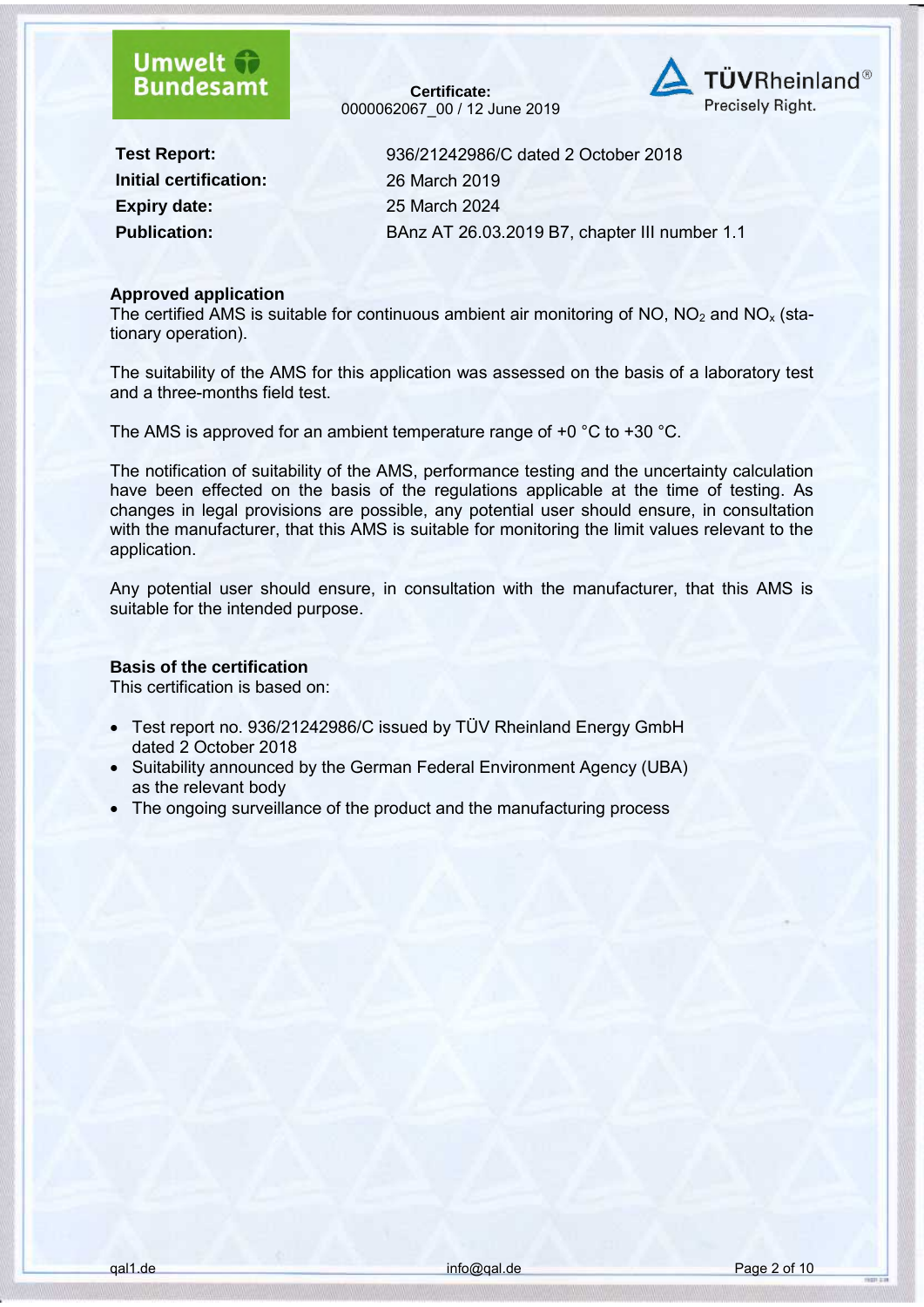**Certificate:** 0000062067\_00 / 12 June 2019



Publication in the German Federal Gazette: BAnz AT 26.03.2019 B7, chapter III number 1.1 UBA announcement dated 27 February 2019:

#### **AMS designation:**

42iQ for NO,  $NO<sub>2</sub>$  and  $NO<sub>x</sub>$ 

#### **Manufacturer:**

Thermo Fisher Scientific, Franklin, USA

#### **Field of application:**

For the continuous measurement of nitrogen oxide concentrations in ambient air in stationary use

#### **Measuring ranges during performance testing:**

| Component         | Certification range | Unit                   |
|-------------------|---------------------|------------------------|
| Nitrogen monoxide | $0 - 1200$          | $\mu$ g/m <sup>3</sup> |
| Nitrogen dioxide  | $0 - 500$           | $\mu$ g/m <sup>3</sup> |

#### **Software version:**

Version: 1.6.1.32120

#### **Restrictions:**

None

#### **Note:**

This report on the performance test is available online at [www.qal1.de.](http://www.qal1.de/)

#### **Test Report:**

TÜV Rheinland Energy GmbH, Cologne Report no.:936/21242986/C dated 2 October 2018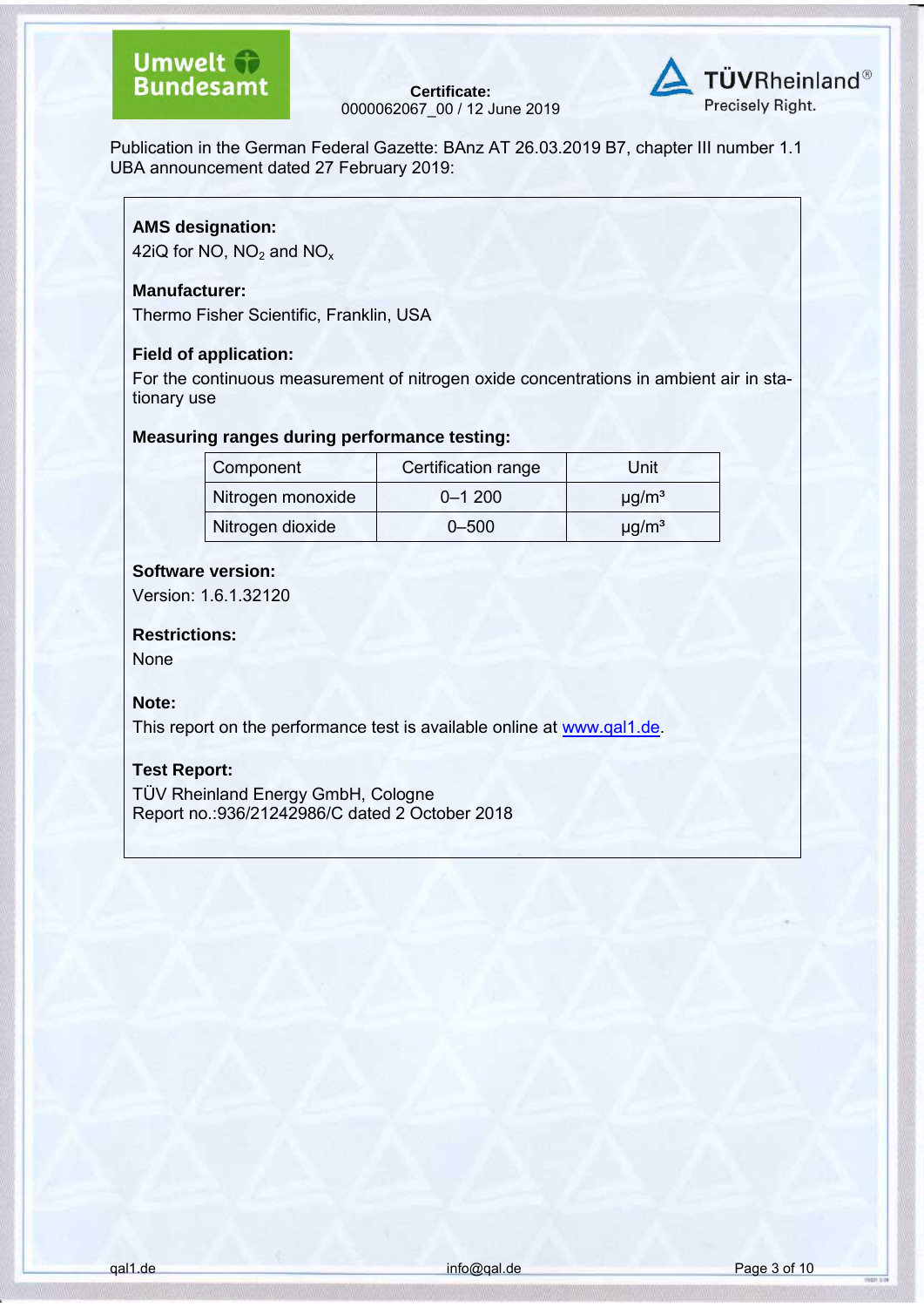**Certificate:** 0000062067\_00 / 12 June 2019



#### **Certified product**

This certification applies to automated measurement systems conforming to the following description:

The 42iQ ambient air quality measuring system is a continuous nitrogen oxide analyser. The instrument uses the chemiluminescence method as a measuring principle.

The ambient air sample is drawn into the 42iQ through the "sample" bulkhead. The sample flows through a capillary, and then to the mode solenoid valve. The solenoid valve routes the sample either straight to the reaction chamber (NO mode) or through the  $NO<sub>2</sub>$ -to-NO converter and then to the reaction chamber ( $NO<sub>x</sub>$  mode). The reaction chamber pressure is measured to infer the sample flow. Pressure deviations outside of the acceptable range are reported as a fault.

Dry air enters the 42iQ through the permeation dryer, passes through a flow switch, and then through a silent discharge ozonator. The ozonator generates the ozone needed for the chemiluminescent reaction. At the reaction chamber, the ozone reacts with the NO in the sample to produce excited  $NO<sub>2</sub>$  molecules. A photomultiplier tube (PMT) housed in a thermoelectric cooler detects the luminescence generated during this reaction. From the reaction chamber, the exhaust travels through the ozone  $(O_3)$  converter to the pump, and is released through the vent.

NO and  $NO<sub>x</sub>$  concentrations calculated in the NO and  $NO<sub>x</sub>$  mode are recorded. The difference between the concentrations is used to calculate the  $NO<sub>2</sub>$  concentration.

The 42iQ outputs NO,  $NO<sub>2</sub>$ , and  $NO<sub>x</sub>$  concentrations to the front panel display and the analogue outputs. and also makes the data available over the serial or Ethernet connection.

The 49iQ system components include:

- Reaction chamber DMC: The reaction chamber is where the sample reacts with ozone and produces excited  $NO<sub>2</sub>$  that gives off a photon of energy when it decays. The reaction chamber is heated and controlled to approximately 50 °C in order to ensure the greatest instrument stability. The sample and ozone flow capillaries and a thermistor sensor are also housed in/on the reaction chamber assembly. The optical filter housed in the reaction chamber limits the spectral region viewed by the detector and eliminates possible interferences due to other chemiluminescent reactions. The photomultiplier tube (PMT) provides the infrared sensitivity required to detect the  $NO<sub>2</sub>$ luminescence resulting from the reaction of the ozone with the ambient air sample. Optical energy from the reaction is converted to an electrical signal by the PMT and sent to the input board that transmits it to the processor. The thermoelectric PMT cooler reduces the PMT temperature to approximately -3 °C to minimize dark current and increase instrument sensitivity.
- Ozone generator: The Ozonator generates the necessary ozone concentration required for the chemiluminescent reaction. The ozone reacts with the NO in the ambient air sample to produce the electronically excited  $NO<sub>2</sub>$  molecules.
- Permeation dryer: The permeation dryer provides a continuous stream of dry air to the ozonator.
- NO<sub>2</sub>-NO converter: The converter heats molybdenum to approximately 325 °C in order to convert and detect  $NO<sub>2</sub>$ . The converter consists of an insulated housing, heater, replaceable cartridge, and a type K thermocouple sensor.
- Common electronics: The common electronics contain the core computational and power routing hardware for the 49iQ, and is replicated throughout other iQ series products. It also contains front panel display, the USB ports, the Ethernet port, and the I/O interfaces. All electronics operate from a universal VDC supply. The System Controller Board (SCB) contains the main processor, power supplies, and a subprocessor, and serves as the communication hub for the instrument.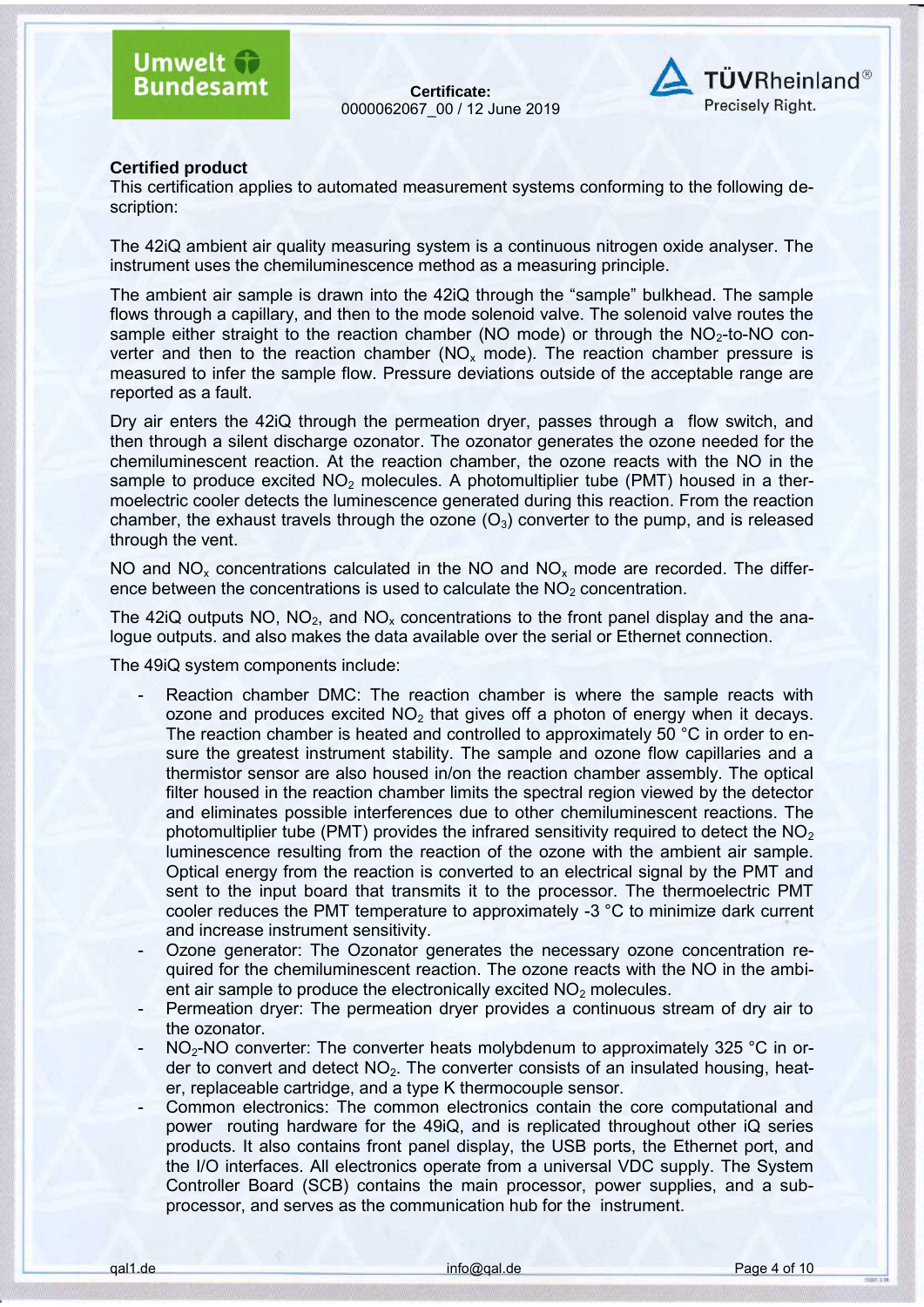**Certificate:** 0000062067\_00 / 12 June 2019



- Peripheral Support System: The peripheral support system operates these additional devices that are needed, but do not require special feedback control or processing. The chassis fan provides air cooling of the active electronic components. Internal vacuum pump for generating air/sample through the instrument.
- Flow/Pressure DMC: The flow/pressure DMC is used to measure instrument pressures that assure proper flow regulation and for sample pressure within the measurement bench for pressure corrections and compensation. The DMC includes two pressure sensors.

#### **General remarks**

This certificate is based upon the equipment tested. The manufacturer is responsible for ensuring that on-going production complies with the requirements of the EN 15267. The manufacturer is required to maintain an approved quality management system controlling the manufacturing process for the certified product. Both the product and the quality management systems shall be subject to regular surveillance.

If a product of the current production does not conform to the certified product, TÜV Rheinland Energy GmbH must be notified at the address given on page 1.

A certification mark with an ID number that is specific to the certified product is presented on page 1 of this certificate. This certification mark may be applied to the product or used in advertising materials for the certified product.

This document as well as the certification mark remains property of TÜV Rheinland Energy GmbH. Upon revocation of the publication the certificate loses its validity. After the expiration of the certificate and on request of TÜV Rheinland Energy GmbH this document shall be returned and the certificate mark must no longer be used.

The relevant version of this certificate and its expiration date are also accessible on the internet at **qal1.de**.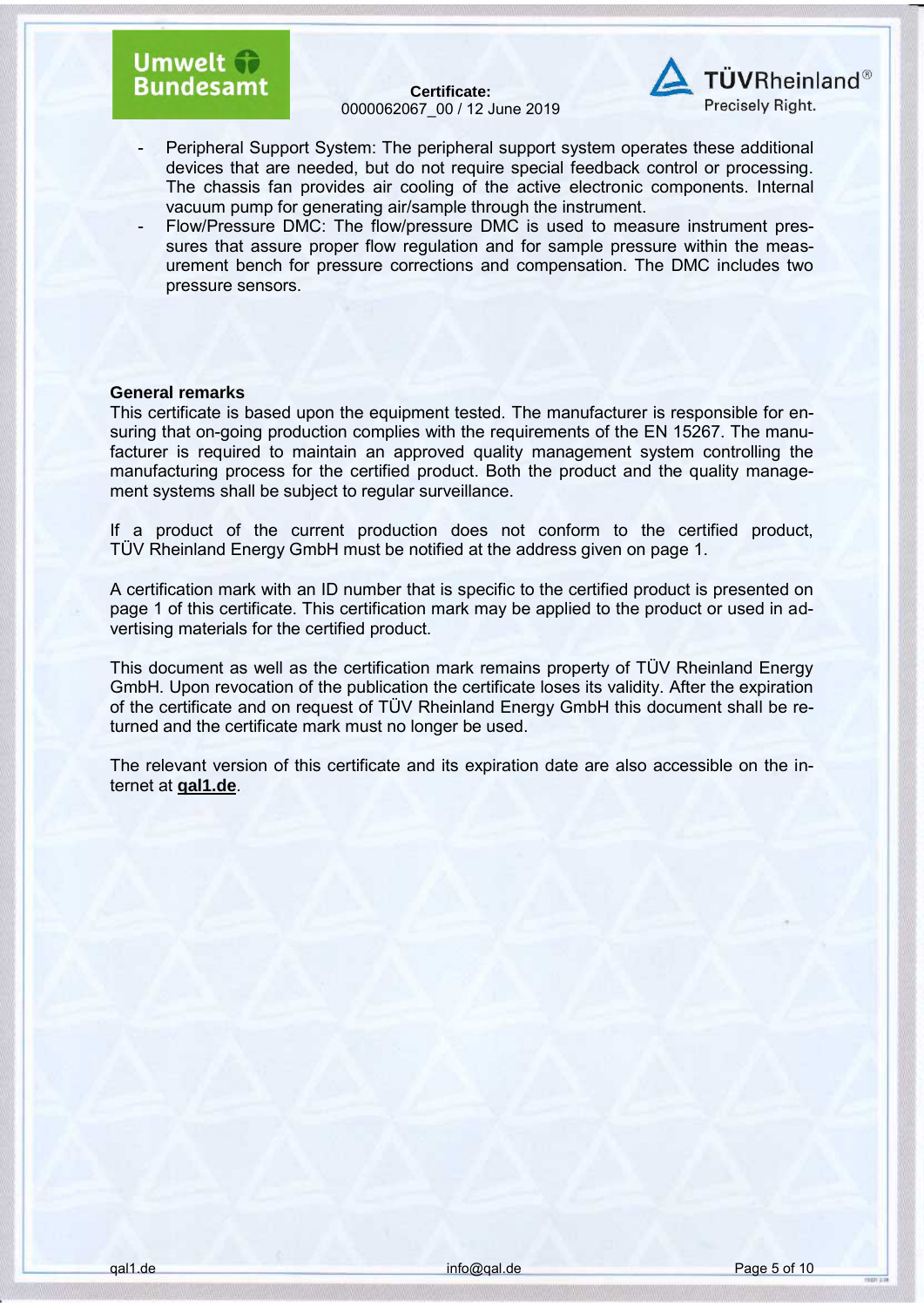**Certificate:** 0000062067\_00 / 12 June 2019



#### **Document history**

Certification of the 42iQ measuring system is based on the documents listed below and the regular, continuous surveillance of the manufacturer's quality management system:

#### **Initial certification according to EN 15267**

Certificate no. 0000062067: 12 June 2019<br>Expiry date of the certificate: 25 March 2024 Expiry date of the certificate: Test report no. 936/21242986/C dated 2 October 2018 TÜV Rheinland Energy GmbH, Cologne Publication: BAnz AT 26.03.2019 B7, chapter III number 1.1 UBA announcement dated 27 February 2019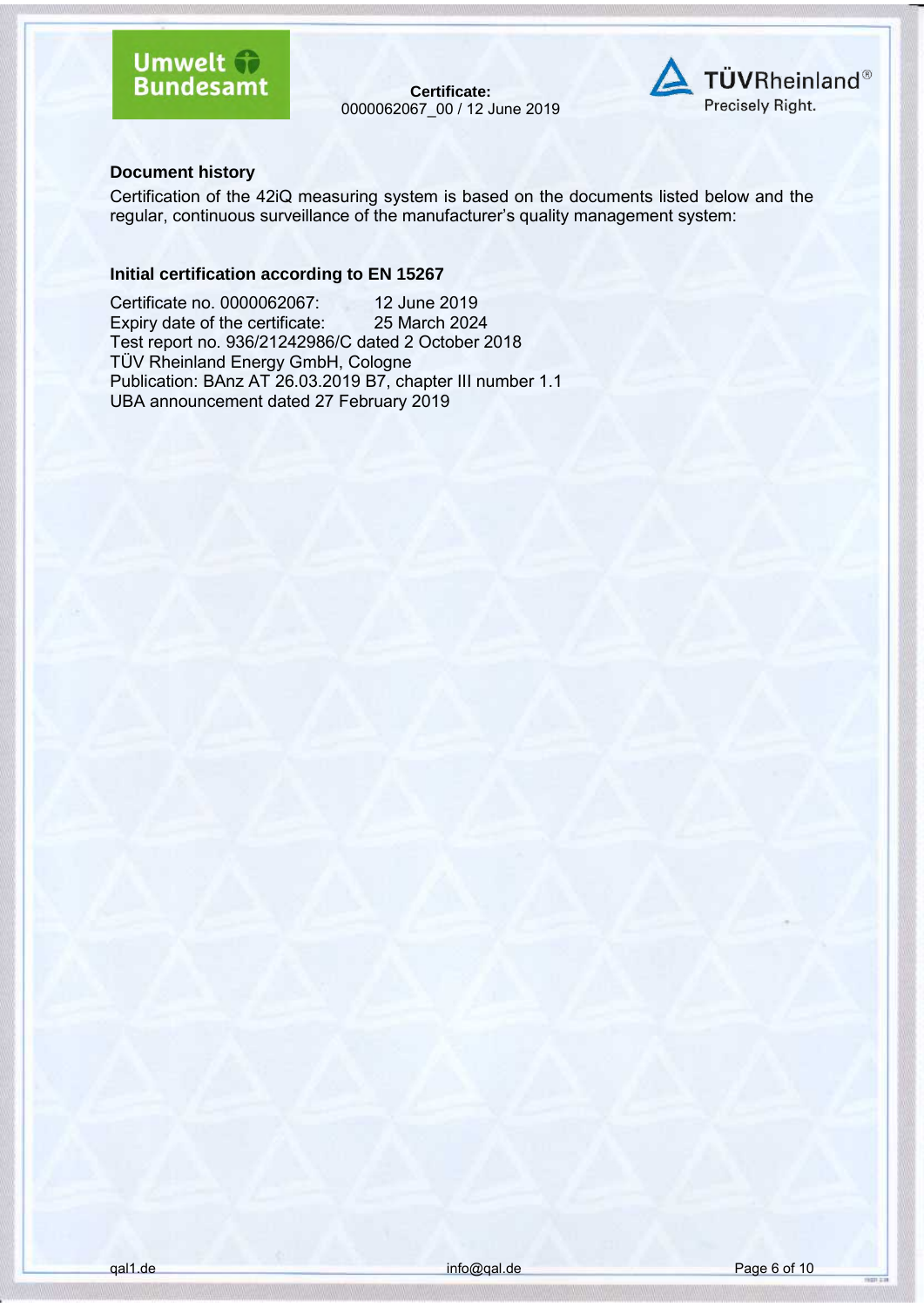# **Umwelt +**<br>Bundesamt

**Certificate:** 0000062067\_00 / 12 June 2019



#### **Expanded uncertainty laboratory, system 1**

|                              | nmol/mol             |                               |                                          |                                                       |                                |                                                                      |                                                                        |                                                                         |                                                                     |                                               |                    |                                               |                     |                     |                                              |                        |                                    |                      |                         | nmol/mol                      | nmol/mol             | $\frac{56}{20}$               | $\frac{8}{6}$                        |
|------------------------------|----------------------|-------------------------------|------------------------------------------|-------------------------------------------------------|--------------------------------|----------------------------------------------------------------------|------------------------------------------------------------------------|-------------------------------------------------------------------------|---------------------------------------------------------------------|-----------------------------------------------|--------------------|-----------------------------------------------|---------------------|---------------------|----------------------------------------------|------------------------|------------------------------------|----------------------|-------------------------|-------------------------------|----------------------|-------------------------------|--------------------------------------|
| 1180540003                   | 104.6                | Square of partial uncertainty | 0.0011                                   | 0.0003                                                | 0.4657                         | 0.5468                                                               | 0.0000                                                                 | 2.2870                                                                  | 0.0138                                                              | 0.0075                                        |                    |                                               | 1.4929              |                     |                                              | 4.2160                 | 0.1191                             | 0.2735               | 1.0941                  | 3.2434                        | 6.4867               | 6.20                          | $\frac{15}{2}$                       |
| Serial-No.:                  | 1h-limit value:      | Partial uncertainty           | 0.03                                     | 0.02                                                  | 0.68                           | 0.74                                                                 | 0.00                                                                   | 1.51                                                                    | 0.12                                                                | 0.09                                          |                    |                                               | 1.22                |                     |                                              | $-2.05$                | $-0.35$                            | 0.52                 | 1.05                    | ى                             | ⊃                    | $\geq$                        | Wreq                                 |
|                              |                      |                               | $U_{r,z}$                                | u <sub>r, ih</sub>                                    | $\frac{1}{2}$                  | Jgp                                                                  | لمال<br>تا                                                             | Jșt                                                                     | $\geq$                                                              |                                               | U <sub>H2O</sub>   | Uint, pos                                     |                     | ŏ                   | Uint, neg                                    | $U_{\text{av}}$        | $U_{\Delta SC}$                    | ЦEC                  | $U_{cg}$                |                               |                      |                               |                                      |
|                              |                      | Result                        | 0.130                                    | 0.350                                                 | 1.130                          | 0.300                                                                | 0.000                                                                  | 0.601                                                                   | 0.040                                                               | 0.200                                         | $-0.200$           | 0.600                                         | $-0.200$            | 1.600               | 2.000                                        | $-3.400$               | $-0.330$                           | 99.50                | 2.000                   |                               | Expanded uncertainty | Relative expanded uncertainty |                                      |
|                              |                      | Performance criterion         | 1.0 nmol/mol                             | 3.0 nmol/mol                                          | 4.0% of measured value         | 8.0 nmol/mol/kPa                                                     | 3.0 nmol/mol/K                                                         | 3.0 nmol/mol/K                                                          | 0.30 nmol/mol/V                                                     | 10 nmol/mol (Zero)                            | 10 nmol/mol (Span) | 5.0 nmol/mol (Zero)                           | 5.0 nmol/mol (Span) | 5.0 nmol/mol (Zero) | 5.0 nmol/mol (Span)                          | 7.0% of measured value | 1.0%                               | 88                   | 3.0%                    | Combined standard uncertainty |                      |                               | Maximum allowed expanded uncertainty |
|                              |                      |                               | VI                                       | VI                                                    | VI                             | VI                                                                   | VI                                                                     | VI                                                                      | VI                                                                  | VI                                            | VI                 | VI                                            | VI                  | VI                  | VI                                           | VI                     | VI                                 | V                    | VI                      |                               |                      |                               |                                      |
| 42iQ                         | $\overrightarrow{O}$ | Performance characteristic    | Repeatability standard deviation at zero | value<br>Repeatability standard deviation at 1h-limit | lack of fit" at 1h-limit value | h-limit value<br>Sensitivity coefficient of sample gas pressure at 1 | 1h-limit value<br>Sensitivity coefficient of sample gas temperature at | 1h-limit value<br>Sensitivity coefficient of surrounding temperature at | limit value<br>Sensitivity coefficient of electrical voltage at 1h- | Interferent H <sub>2</sub> O with 19 mmol/mol |                    | Interferent CO <sub>2</sub> with 500 µmol/mol |                     |                     | Interferent NH <sub>3</sub> mit 200 nmol/mol | Averaging effect       | Difference sample/calibration port | Converter efficiency | Uncertainty of test gas |                               |                      |                               |                                      |
| Measuring device:<br>gal1.de | Measured component:  | $\dot{\mathbf{z}}$            |                                          | 2                                                     | S                              | 4                                                                    | 5                                                                      | ဖ                                                                       | $\overline{ }$                                                      | 88                                            |                    | as                                            |                     |                     | 80                                           | တ                      | $\frac{8}{1}$                      | 21<br>info@gal.de    | 23                      |                               |                      |                               |                                      |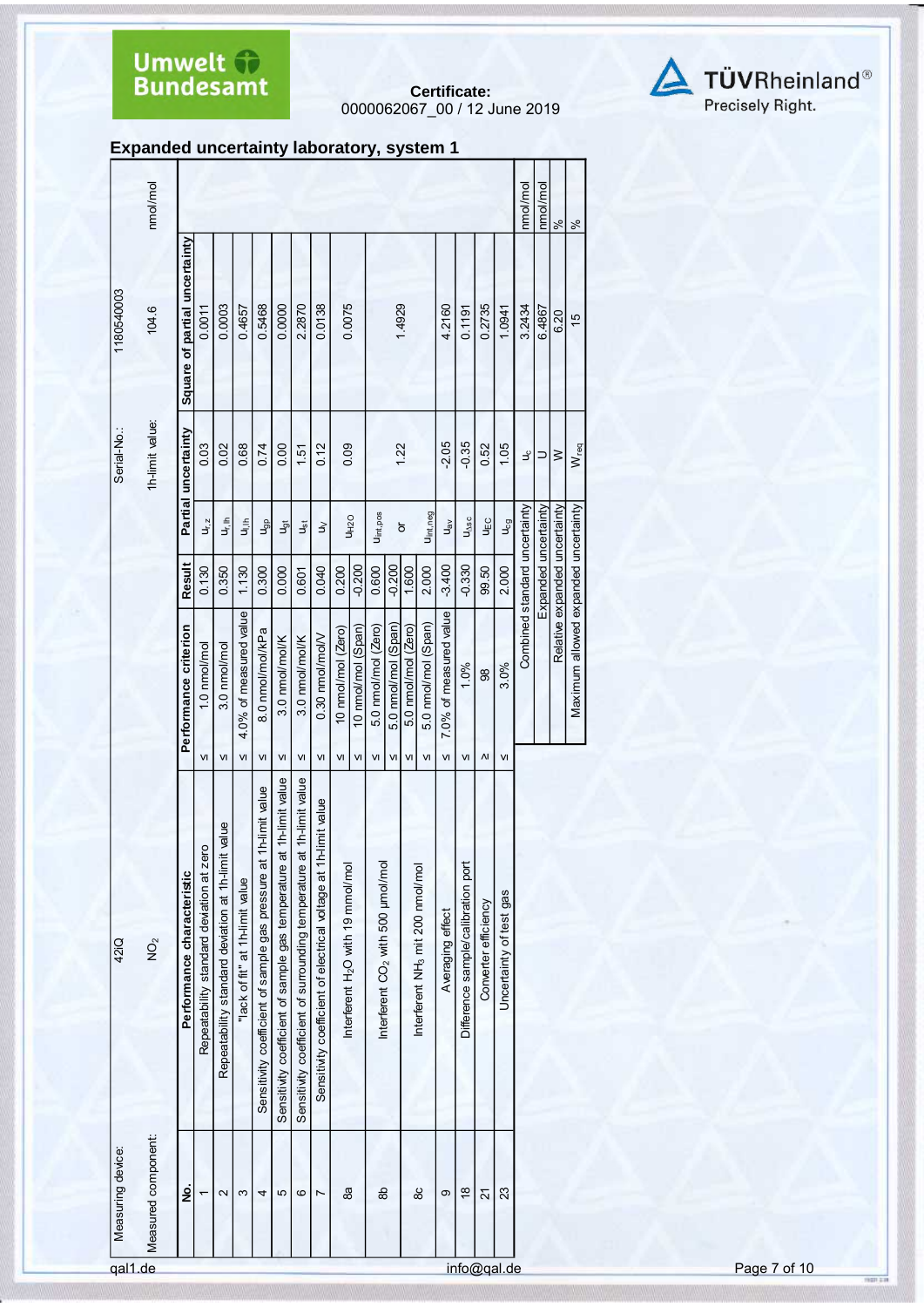# **Umwelt +**<br>Bundesamt

**Certificate:** 0000062067\_00 / 12 June 2019



**Expanded uncertainty laboratory, system 2**

|                   | nmol/mol            |                               |                                          |                                                    |                                        |                                                                  |                                                                     |                                                                      |                                                                     |                                               |                          |                                               |                           |                           |                                              |                              |                                    |                      |                         | nmol/mol                      | nmol/mol             | $\aleph$                      | ಸಿ                                   |
|-------------------|---------------------|-------------------------------|------------------------------------------|----------------------------------------------------|----------------------------------------|------------------------------------------------------------------|---------------------------------------------------------------------|----------------------------------------------------------------------|---------------------------------------------------------------------|-----------------------------------------------|--------------------------|-----------------------------------------------|---------------------------|---------------------------|----------------------------------------------|------------------------------|------------------------------------|----------------------|-------------------------|-------------------------------|----------------------|-------------------------------|--------------------------------------|
| 1180540004        | 104.6               | Square of partial uncertainty | 0.0040                                   | 0.0004                                             | 0.2452                                 | 0.5152                                                           | 0.0000                                                              | 0.4650                                                               | 0.0000                                                              | 0.0006                                        |                          |                                               |                           | 1.2902                    |                                              | 0.0584                       | 0.0395                             | 2.4618               | 1.0941                  | 2.4857                        | 4.9714               | 4.75                          | $\frac{15}{2}$                       |
| Serial-No.:       | 1h-limit value:     | Partial uncertainty           | 0.06                                     | 0.02                                               | 0.50                                   | 0.72                                                             | 0.00                                                                | 0.68                                                                 | 0.00                                                                | $-0.02$                                       |                          |                                               |                           | 1.14                      |                                              | $-0.24$                      | $-0.20$                            | 1.57                 | 1.05                    | ى                             | $\supset$            | $\geq$                        | W <sub>req</sub>                     |
|                   |                     |                               | $U_{r,z}$                                | $u_{\rm rh}$                                       | u,⊪                                    | J <sub>gp</sub>                                                  | J <sub>ğt</sub>                                                     | Jșt                                                                  | $\geq$                                                              |                                               | <b>UH20</b>              | U <sub>int, pos</sub>                         |                           | ð                         | U <sub>int, neg</sub>                        | $\mathbf{u}_{\mathbf{g}}$    | $U_{\Delta SC}$                    | ЦEС                  | U <sub>og</sub>         |                               |                      |                               |                                      |
|                   |                     | Result                        | 0.250                                    | 0.390                                              | 0.820                                  | 0.290                                                            | 0.000                                                               | 0.271                                                                | 0.000                                                               | 0.000                                         | 0.000                    | 0.000                                         | 0.200                     | 1.800                     | 2.400                                        | $-0.400$                     | $-0.190$                           | 98.50                | 2.000                   |                               | Expanded uncertainty | Relative expanded uncertainty |                                      |
|                   |                     | Performance criterion         | 1.0 nmol/mol<br>VI                       | 3.0 nmol/mol<br>VI                                 | 4.0% of measured value<br>$\mathsf{v}$ | 8.0 nmol/mol/kPa<br>VI                                           | 3.0 nmol/mol/K<br>VI                                                | 3.0 nmol/mol/K<br>VI                                                 | 0.30 nmol/mol/V<br>VI                                               | 10 nmol/mol (Zero)<br>VI                      | 10 nmol/mol (Span)<br>VI | 5.0 nmol/mol (Zero)<br>VI                     | 5.0 nmol/mol (Span)<br>VI | 5.0 nmol/mol (Zero)<br>VI | 5.0 nmol/mol (Span)<br>VI                    | 7.0% of measured value<br>VI | 1.0%<br>VI                         | 88<br>$\Lambda$      | 3.0%<br>VI              | Combined standard uncertainty |                      |                               | Maximum allowed expanded uncertainty |
| 42iQ              | $\dot{Q}$           | Performance characteristic    | Repeatability standard deviation at zero | Repeatability standard deviation at 1h-limit value | "lack of fit" at 1h-limit value        | Sensitivity coefficient of sample gas pressure at 1h-limit value | Sensitivity coefficient of sample gas temperature at 1h-limit value | Sensitivity coefficient of surrounding temperature at 1h-limit value | h-limit value<br>Sensitivity coefficient of electrical voltage at 1 | Interferent H <sub>2</sub> O with 19 mmol/mol |                          | Interferent CO <sub>2</sub> with 500 µmol/mol |                           |                           | Interferent NH <sub>3</sub> mit 200 nmol/mol | Averaging effect             | Difference sample/calibration port | Converter efficiency | Uncertainty of test gas |                               |                      |                               |                                      |
| Measuring device: | Measured component: | ġ                             | ᡪ                                        | 2                                                  | ς                                      | 4                                                                | 5                                                                   | ဖ                                                                    | Z                                                                   | 8a                                            |                          | $\frac{8}{2}$                                 |                           |                           | 80                                           | တ                            | $\frac{8}{3}$                      | $\overline{2}$       | 23                      |                               |                      |                               |                                      |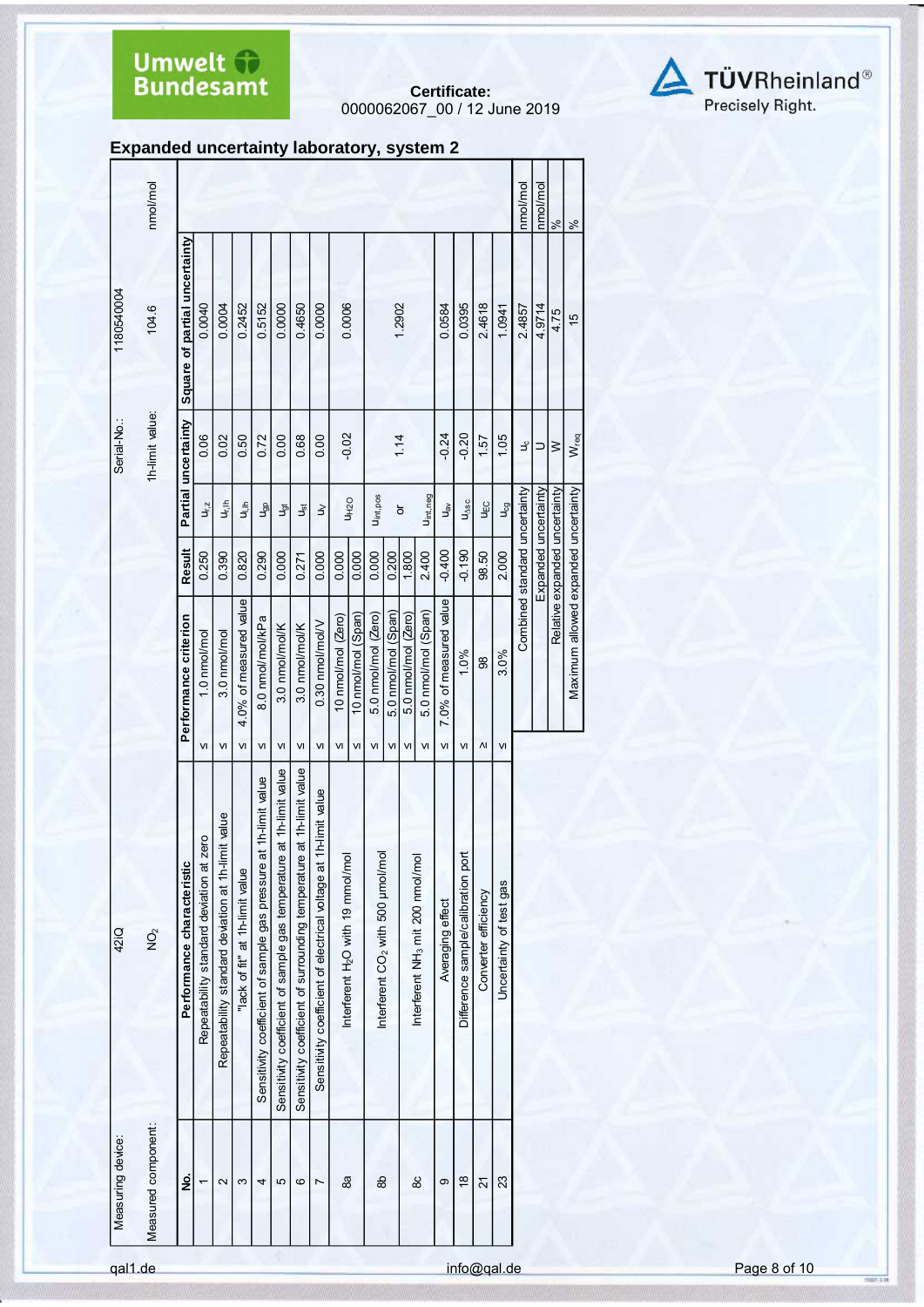**Certificate:** 0000062067\_00 / 12 June 2019



#### **Combined uncertainty, laboratory and field, system 1**

| Measuring device:   | 42iQ                                                                 |                        |                                      |                      |                                     | Serial-No.:                                              | 1180540003                    |               |
|---------------------|----------------------------------------------------------------------|------------------------|--------------------------------------|----------------------|-------------------------------------|----------------------------------------------------------|-------------------------------|---------------|
| Measured component: | $\hat{Q}$                                                            |                        |                                      |                      |                                     | 1h-limit value:                                          | 104.6                         | nmal/mol      |
| g                   | Performance characteristic                                           |                        | Performance criterion                | <b>Result</b>        |                                     | Partial uncertainty                                      | Square of partial uncertainty |               |
| $\overline{ }$      | Repeatability standard deviation at zero                             | VI                     | 1.0 nmol/mol                         | 0.130                | $U_{r, z}$                          | 0.03                                                     | 0.0011                        |               |
| 2                   | Repeatability standard deviation at 1h-limit value                   | VI                     | 3.0 nmol/mol                         | 0.350                | U <sub>r, Ih</sub>                  | $\sqrt{2^*}$ ur, lh = 0,02 < ur, f<br>not considered, as |                               |               |
| S                   | "lack of fit" at 1h-limit value                                      | VI                     | 4.0% of measured value               | 1.130                | $\frac{1}{2}$                       | 0.68                                                     | 0.4657                        |               |
| 4                   | Sensitivity coefficient of sample gas pressure at 1h-limit value     | VI                     | 8.0 nmol/mol/kPa                     | 0.300                | u <sub>gp</sub>                     | 0.74                                                     | 0.5468                        |               |
| 5                   | Sensitivity coefficient of sample gas temperature at 1h-limit value  | VI                     | 3.0 nmol/mol/K                       | 0.000                | Jgt                                 | 0.00                                                     | 0.0000                        |               |
| $\circ$             | Sensitivity coefficient of surrounding temperature at 1h-limit value | VI                     | 3.0 nmol/mol/K                       | 0.601                | $\mathsf{u}_\mathsf{st}$            | 1.51                                                     | 2.2870                        |               |
| $\overline{ }$      | Sensitivity coefficient of electrical voltage at 1h-limit value      | VI                     | 0.30 nmol/mol/V                      | 0.040                | $\geq$                              | 0.12                                                     | 0.0138                        |               |
| 8a                  | Interferent H <sub>2</sub> O with 19 mmol/mol                        | $\mathsf{v}$           | 10 nmol/mol (Zero)                   | 0.200                |                                     | 0.09                                                     | 0.0075                        |               |
|                     |                                                                      | ${\sf VI}$             | 10 nmol/mol (Span)                   | $-0.200$             | <b>UH2O</b>                         |                                                          |                               |               |
| æ                   | Interferent CO <sub>2</sub> with 500 µmol/mol                        | VI                     | 5.0 nmol/mol (Zero)                  | 0.600                | Uint, pos                           |                                                          |                               |               |
|                     |                                                                      | VI                     | 5.0 nmol/mol (Span)                  | $-0.200$             |                                     | 1.22                                                     |                               |               |
|                     |                                                                      | VI                     | 5.0 nmol/mol (Zero)                  | 1.600                | $\overline{a}$                      |                                                          | 1.4929                        |               |
| 8C                  | Interferent NH <sub>3</sub> mit 200 nmol/mol                         | VI                     | 5.0 nmol/mol (Span)                  | 2.000                | U <sub>int, neg</sub>               |                                                          |                               |               |
| ၜ                   | Averaging effect                                                     | VI                     | 7.0% of measured value               | $-3.400$             | $u_{\rm B}$                         | $-2.05$                                                  | 4.2160                        |               |
| $\overline{c}$      | Reproducibility standard deviation under field conditions            | VI                     | 5.0% of average over 3 months        | 2.440                | $\mathsf{u}_{\mathrm{r}\mathrm{f}}$ | 2.55                                                     | 6.5139                        |               |
| $\overline{a}$      | Long term drift at zero level                                        | $\mathsf{v}$           | 5.0 nmol/mol                         | 1.200                | $U_{d, l, z}$                       | 0.69                                                     | 0.4800                        |               |
| 12                  | Long term drift at span level                                        | VI                     | 5.0% of max. of certification range  | 0.240                | $U_{d,l,h}$                         | 0.14                                                     | 0.0210                        |               |
| $\frac{8}{2}$       | Difference sample/calibration port                                   | VI                     | 1.0%                                 | $-0.330$             | $U_{\Delta SC}$                     | $-0.35$                                                  | 0.1191                        |               |
| 21                  | Converter efficiency                                                 | $\boldsymbol{\Lambda}$ | 98                                   | 99.500               | UĘC                                 | 0.52                                                     | 0.2735                        |               |
| 23                  | Uncertainty of test gas                                              | $\mathsf{v}$           | 3.0%                                 | 2.000                | $U_{cg}$                            | 1.05                                                     | 1.0941                        |               |
|                     |                                                                      |                        | Combined standard uncertainty        |                      |                                     | ٩                                                        | 4.1873                        | nma/mol       |
|                     |                                                                      |                        |                                      | Expanded uncertainty |                                     | $\Rightarrow$                                            | 8.3746                        | nmol/mol      |
|                     |                                                                      |                        | Relative expanded uncertainty        |                      |                                     | $\geq$                                                   | 8.01                          | $\%$          |
|                     |                                                                      |                        | Maximum allowed expanded uncertainty |                      |                                     | $W_{req}$                                                | $\frac{1}{2}$                 | $\frac{8}{6}$ |
|                     |                                                                      |                        |                                      |                      |                                     |                                                          |                               |               |